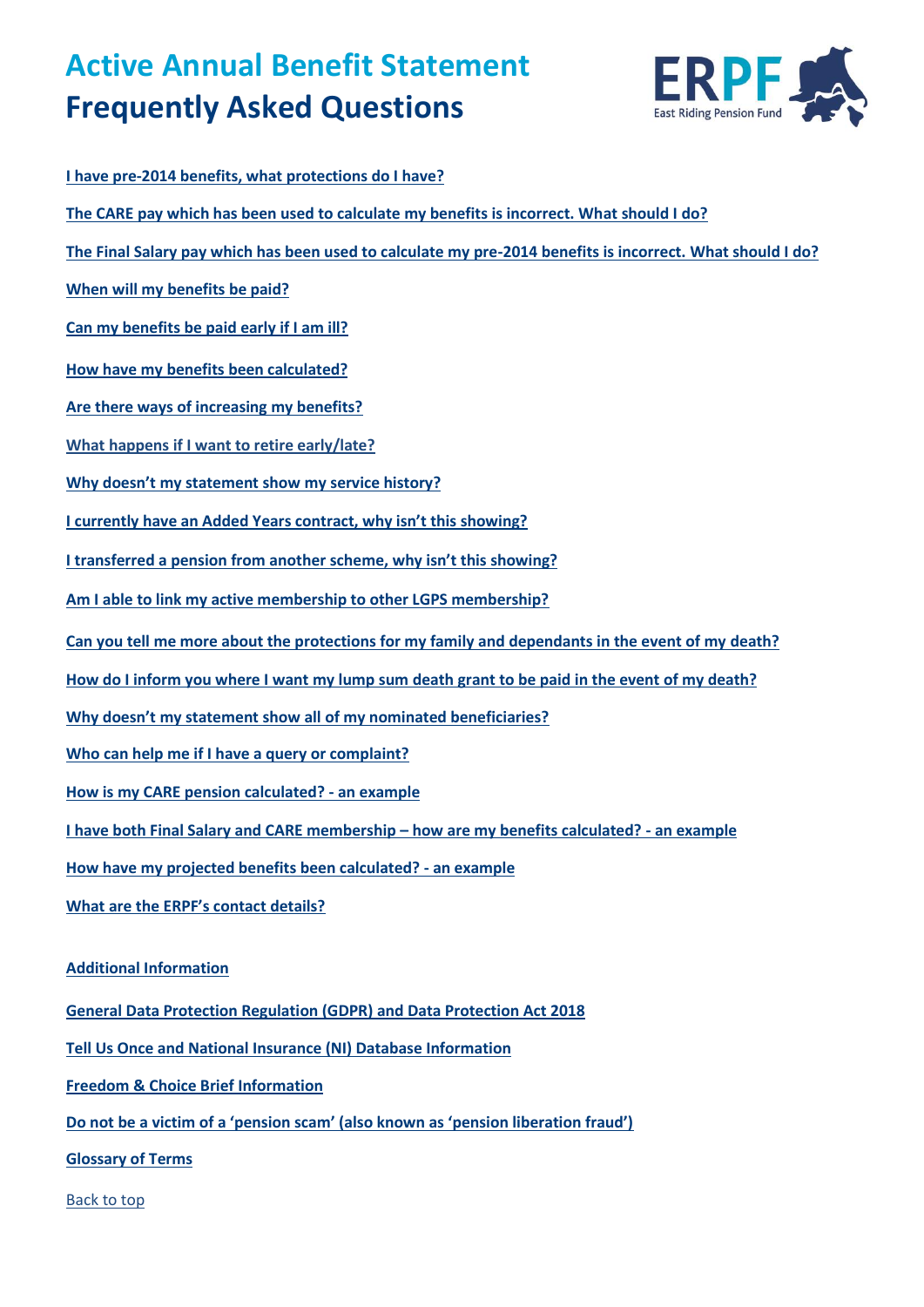# <span id="page-1-1"></span>**I have pre-2014 benefits, what protections do I have?**

On 1 April 2014, if you were paying into the Local Government Pension Scheme (LGPS), you were automatically enrolled in the new career average pension scheme. The entire pension you built up prior to this date is fully protected.

This means that your pension will continue to be based on your final full time equivalent pay when you leave. Your Normal Pension Age for your final salary benefits is also protected, which for most members is age 65.

Further protections are in place if you are nearing retirement. This is referred to as the "underpin" and ensures that you will get a pension at least equal to that which you would have received had the scheme not changed on 1 April 2014.

The underpin currently applies if:

- you were paying in to the scheme on 31 March 2012 and,
- you were within 10 years of your Normal Pension Age on 1 April 2012 and,
- you have not had a break in service of more than 5 years from a public service pension scheme
- you have not drawn any benefits in the LGPS before Normal Pension Age and,
- you are leaving with an immediate entitlement to benefits.

The Normal Pension Age referred to in the underpin is the protected Normal Pension Age under the 2008 scheme.

If you are covered by the underpin a calculation will be performed at the date you cease to contribute to the scheme, or at your Normal Pension Age if earlier, to check that the pension you built up (or if you have been in the 50/50 scheme at any time, the pension you would have built up had you always been in the main section of the scheme) is at least equal to the amount you would have received had the scheme not changed from Final Salary to CARE on 1 April 2014. If it is not, the difference will be added to your pension.

The Fund will carry out the underpin checks for all applicable members when they leave the scheme.

*The ruling from a court case known as the "McCloud Judgement" means that changes will be made to the regulations so that more members will benefit from this underpin calculation; this would apply to members who were active in the scheme on 31st March 2012 and subsequently had membership in the CARE scheme without a continuous break in service of more than five years. You will hear more in due course about when these changes will be introduced.*

# Back to top

# **The CARE pay which has been used to calculate my benefits is incorrect. What should I do?**

If, for any reason, you do not agree with the pay which has been used to calculate your CARE benefits, you should first of all contact your employer who will try to resolve the situation as quickly as possible. Please note that you should contact your employer before 31 March 2022 to report any suspected inaccuracies.

If you are unhappy with your employer's decision, you have the right to have your complaint independently reviewed under your employer's Internal Dispute Resolution Procedure (IDRP) and details would be sent to you.

<span id="page-1-0"></span>Unfortunately we cannot accept changes to your pay directly from you and therefore it is your employer's responsibility to contact us to report any inaccurate pay information.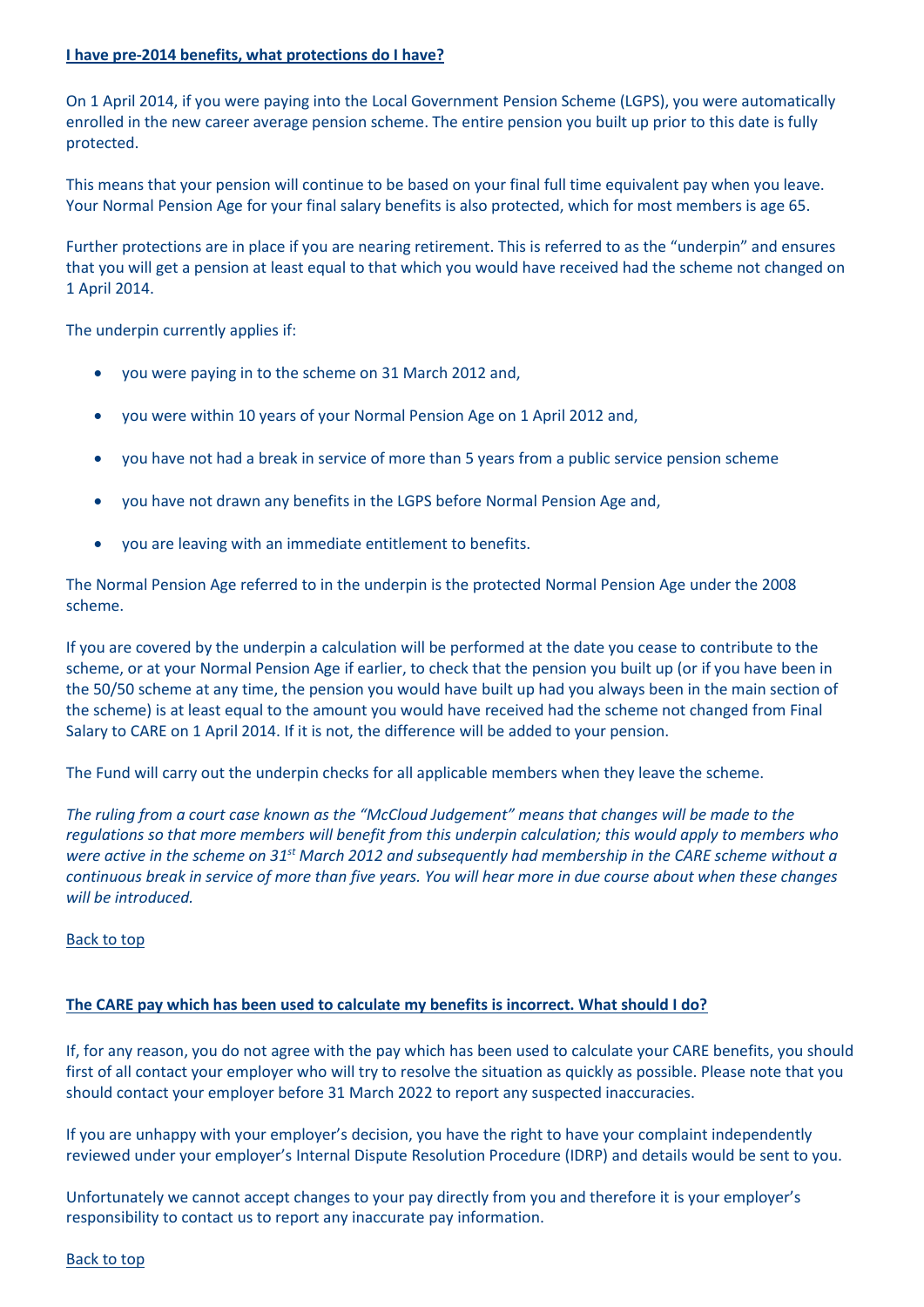# **The Final Salary pay which has been used to calculate my pre-2014 benefits is incorrect. What should I do?**

If, for any reason, you do not agree with the pay which has been used to calculate your pre-2014 benefits, you should first of all contact your employer who will try to resolve the situation as quickly as possible. Unfortunately we cannot accept changes to your pay directly from you and therefore it is your employer's responsibility to contact us to report any inaccurate salary information.

Please be reassured that when you leave East Riding Pension Fund (ERPF), your final pension benefits will be assessed on an individual basis and your accurate final year's pay will be supplied to the Pensions section by your employer's payroll department.

Your statement is for illustration only and you should not make any financial decisions based on the details shown without first contacting the Pensions section.

Back to top

# **When will my benefits be paid?**

The Normal Pension Age (NPA) in the LGPS is linked to your State Pension Age (but with a minimum of age 65). You can choose to retire and draw your pension from the LGPS at any time from age 55 to 75, provided you have met the 2 years vesting period in the scheme. If you choose to take your pension before your NPA it will normally be reduced because it's being paid earlier. If you take it later than your NPA it's increased because it's being paid later. Please see the section [What happens if I want to retire early/late?](#page-3-1) for further information.

You may have to retire at your employer's instigation perhaps because of redundancy, business efficiency or permanent ill health. Your LGPS benefits even in these circumstances can, provided you have met the 2 years vesting period in the scheme, provide you with an immediate retirement pension which may even be enhanced.

Back to top

# <span id="page-2-0"></span>**Can my benefits be paid early if I am ill?**

If you have to leave work due to illness you may be able to receive immediate payment of your benefits.

To qualify for ill health benefits you will need to have met the 2 years vesting period in the scheme. Your employer must be satisfied that you will be permanently unable to do your own job until your Normal Pension Age and that you are not immediately capable of undertaking gainful employment. This decision would be based on an opinion from an independent occupational health physician appointed by them.

Ill health benefits can be paid at any age and are not reduced on account of early payment – in fact, your benefits could be increased to make up for your early retirement. There are graded levels of benefit based on how likely you are to be capable of gainful employment after you leave.

Back to top

#### <span id="page-2-1"></span>**How have my benefits been calculated?**

Pre 1 April 2014 benefits are calculated as follows:

service up to and including 31March 2008: **Final Salary Pay x Service (in years and days) x 1/80**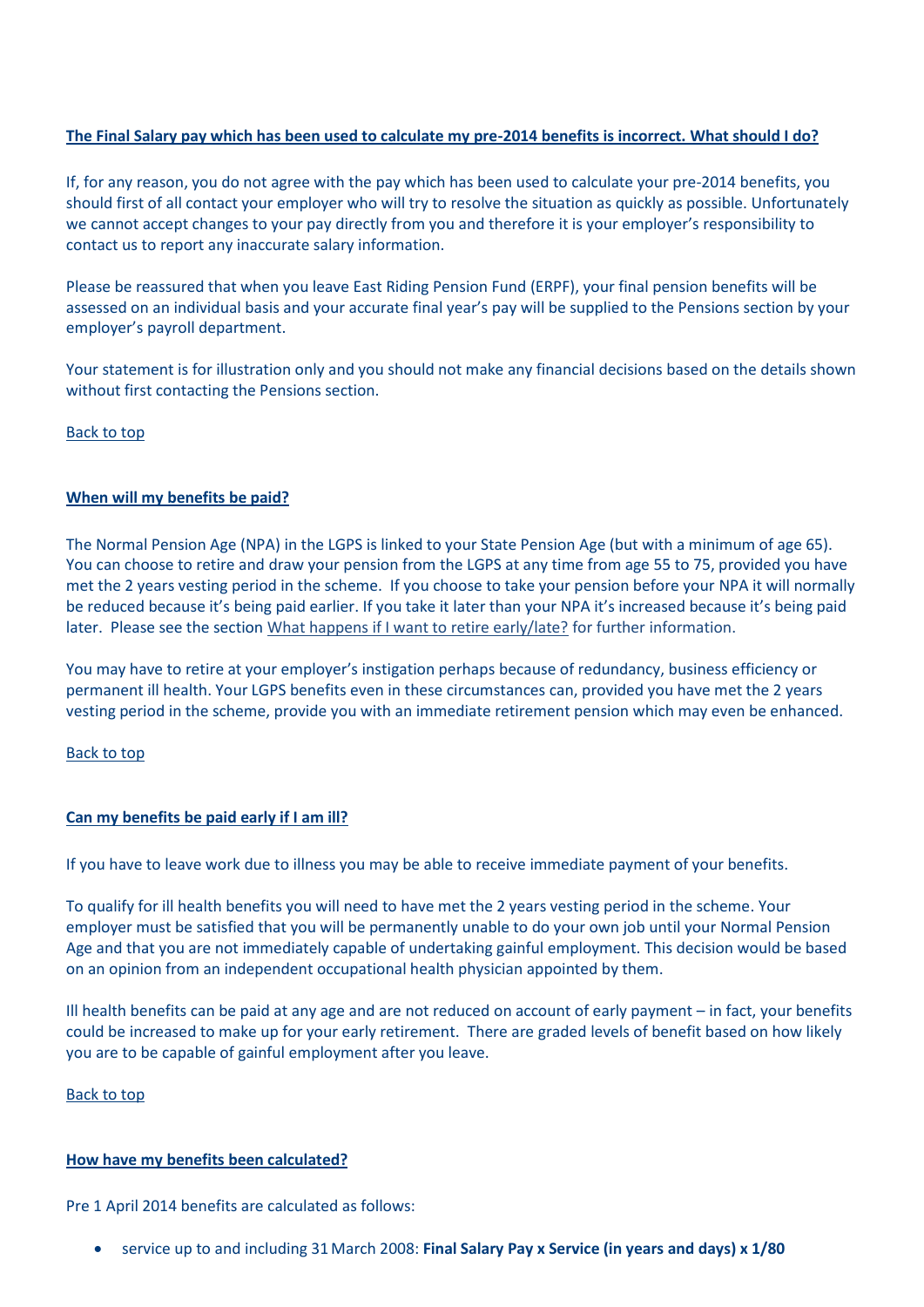- service from 1 April 2008 to 31 March 2014: **Final Salary Pay x Service (in years and days) x 1/60**
- automatic lump sum: **Final Salary Pay x Service up to 31 March 2008 (in years and days) x 3/80**

*If you worked part time your service would have been reduced by the proportion of the full time hours you worked.*

Post 1 April 2014 benefits are calculated as follows:

- main section membership: **CARE Pensionable Pay x 1/49**
- 50/50 section membership: **CARE Pensionable Pay x 1/98**

*After 1 April 2014, the calculations no longer take into account your service.*

Prior to 1 April 2014, your final pay figure ignores times when you may have been on reduced contractual pay or no pay due to sickness or injury, on ordinary or paid additional maternity/paternity/adoption leave, paid shared parental leave, or on reserve forces service leave. After 1 April 2014, an Assumed Pensionable Pay for these periods of leave will be included within the CARE figure.

Please note that there are examples at the end of this document to provide further clarification on the different accrual rates and calculations.

# Back to top

# <span id="page-3-0"></span>**Are there ways of increasing my benefits?**

As a member of the LGPS you can pay extra contributions in order to top up your benefits by the purchase of Additional Voluntary Contributions (AVCs) or Additional Pension Contributions (APCs). Whichever method you choose, the extra contributions will come straight out of your pay. As they all count as pension contributions, you get tax relief (normally at your highest rate) if you are a tax payer. Further information is available on the following web pages:

<https://www.pru.co.uk/rz/localgov/>- to see how much you might need to save to get the taxable pension income and/or tax free cash you would like from your AVCs.

<https://www.lgpsmember.org/arm/already-member-extra.php> how much it would cost to buy extra or lost pension through APCs.

# Back to top

# <span id="page-3-1"></span>**What happens if I want to retire early/late?**

If you choose to voluntarily retire before your Normal Pension Age (NPA) your benefits will normally be reduced to take account of being paid for longer. Your benefits are initially calculated as detailed in the section how [have](#page-2-1)  [my benefits been calculated?](#page-2-1) and are then reduced. How much your benefits are reduced by depends on how early you draw them.

The reduction is based on the length of time (in years and days) that you retire early. The earlier you retire, the greater the reduction. As a guide, the current percentage reductions for retirements up to 13 years early are shown in the table below. Where the number of years is not exact, the reduction percentages are adjusted accordingly.

You can reduce or avoid any reductions by delaying payment until a later date. Your benefits will normally become payable at your NPA but you can defer payment beyond that age (unless you left the scheme before 1 April 1998), although benefits must be paid by age 75.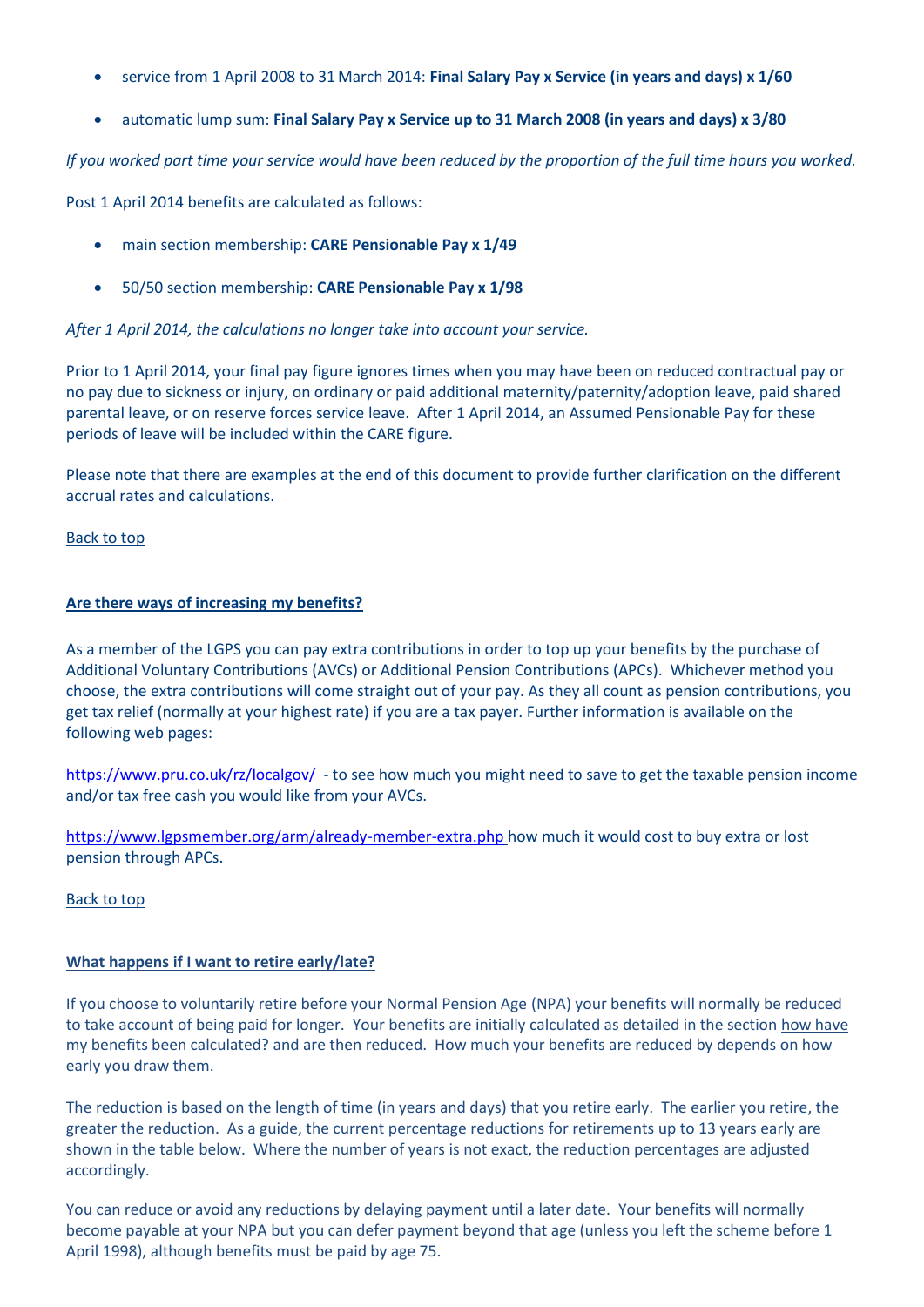| <b>Number of Years Paid</b><br><b>Early</b> | <b>Pension reduction</b><br><b>Men</b> | <b>Lump Sum</b><br>(for membership to 31 March 2008) |
|---------------------------------------------|----------------------------------------|------------------------------------------------------|
| $\Omega$                                    | 0%                                     | 0%                                                   |
| 1                                           | 5.1%                                   | 2.3%                                                 |
| $\overline{2}$                              | 9.9%                                   | 4.6%                                                 |
| 3                                           | 14.3%                                  | 6.9%                                                 |
| $\overline{4}$                              | 18.4%                                  | 9.1%                                                 |
| 5                                           | 22.2%                                  | 11.2%                                                |
| 6                                           | 25.7%                                  | 13.3%                                                |
| 7                                           | 29.0%                                  | 15.3%                                                |
| 8                                           | 32.1%                                  | 17.3%                                                |
| 9                                           | 35.0%                                  | 19.2%                                                |
| 10                                          | 37.7%                                  | 21.1%                                                |
| 11                                          | 41.6%                                  | N/A                                                  |
| 12                                          | 44.0%                                  | N/A                                                  |
| 13                                          | 46.3%                                  | N/A                                                  |

<span id="page-4-0"></span>If you choose to defer payment of your benefits beyond your NPA, your annual pension will be increased for each day on and after the date you reached NPA. For the first two years after your NPA (and all years up to 31 August 2019) your pension will increase by 0.01% each day. The rate of increase will rise slightly for each following year. If you are entitled to an automatic lump sum, this will be increased by 0.001% each day on and after the date you reached NPA.

Back to top

# **Why doesn't my statement show my service history?**

We no longer include service information as it is not relevant within the LGPS 2014 scheme.

Back to top

# **I currently have an Added Years contract, why isn't this showing?**

If you have an Added Years contract, the full amount of this will not show on your statement unless your contract has ended. If your contract is still active, the statement will only include the proportioned amount of service relevant to the scheme year – this will be included in Section 3 of the statement. If you require any further information, please do not hesitate to contact us using the information below.

# Back to top

# <span id="page-4-1"></span>**I transferred a pension from another scheme, why isn't this showing?**

If you have transferred in a pension from another scheme that was bought in a year prior to 2020/21, this will not show on your Annual Benefit Statement. If you bought service with your transfer, this will be included in the estimate of your final salary pension benefits. If you bought CARE pension, this will be included in your total CARE account at 31 March 2021.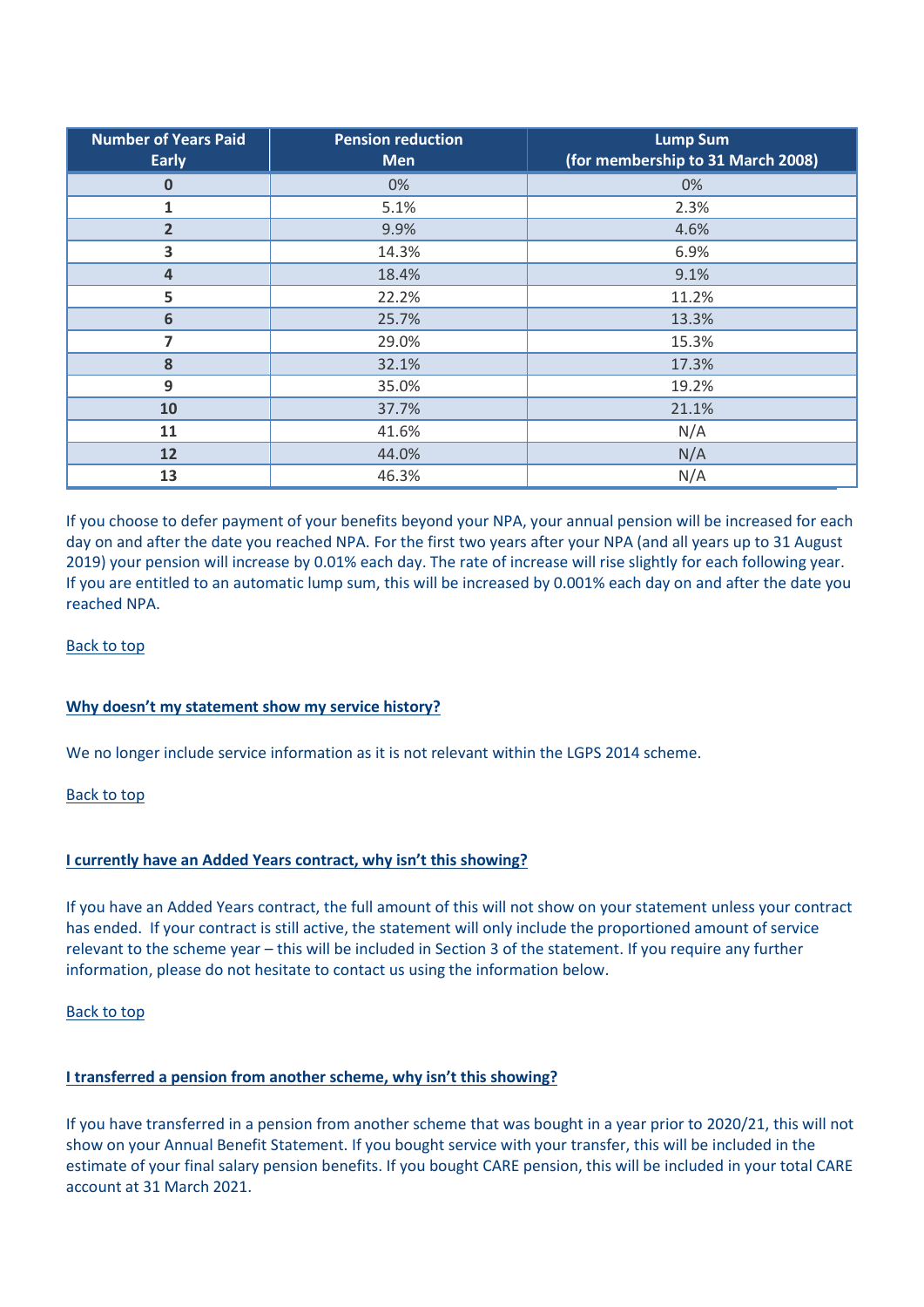# **Am I able to link my active membership to other LGPS membership?**

You should have received options to link any previous LGPS pension membership to your active membership. There is a deadline of one year from commencing your active employment to make an election regarding combining previous membership that ended before your active membership started (or you may have been given an extended deadline due to delays within the pension section).

For any membership that left before 1 April 2014, you will have had to make a positive election to combine this with your current membership. For any membership that left after 31 March 2014, you will have had to make a positive election to keep this separate. If you believe you were not provided with these options and have been in the scheme for over a year, please contact the pension section to query this.

If you had a separate post in the scheme that ran concurrently with your active membership but has since ended, you have the option to link this as long as your current membership remains active. You should receive the options after the first post ended, but you can also write in to the pension section requesting this.

# Back to top

# <span id="page-5-0"></span>**Can you tell me more about the protections for my family and dependants in the event of my death?**

If you die before your benefits become payable, there will be a lump sum payable. This is referred to as a death grant. The value of your death grant is shown in your Annual Benefit Statement and is calculated as three times your annual Assumed Pensionable Pay.

You should complete a death grant 'expression of wish' form which will tell us your wishes with regards to whom or where you would like your death grant to be paid to. This form is available on our website for you to download and complete. We will endeavour to respect your wishes as far as we can, but the Fund will always have the final decision as to the recipient(s) of any death grant.

However, if you also have earlier membership in the LGPS in England or Wales, e.g. a deferred pension, a suspended tier 3 ill health pension or a pension in payment, the death grant payable would be the greater of the lump-sum detailed in the annual benefit statement(s) for your active membership of the scheme or the death grant due from your earlier benefits.

As well as the death grant, if you leave dependants when you die there may be benefits for them as well. These can be payable to either:

- your husband or wife
- your registered civil partner or,
- your eligible cohabiting partner

Any eligible dependent children will also receive benefits in the event of your death. Further details are available upon request.

# Back to top

# <span id="page-5-1"></span>**How do I inform you where I want my lump sum death grant to be paid in the event of my death?**

You should complete a "Death Grant Expression of Wish" form to tell us of your wishes with regards to whom or where you would like your death grant to be paid – these are referred to as your nominated beneficiaries. The form is available on our website for you to download and complete at the following link: [https://erpf.org.uk/active-members/benefits-for-your-family/.](https://erpf.org.uk/active-members/benefits-for-your-family/) Alternatively, you can contact us and ask us to send you one.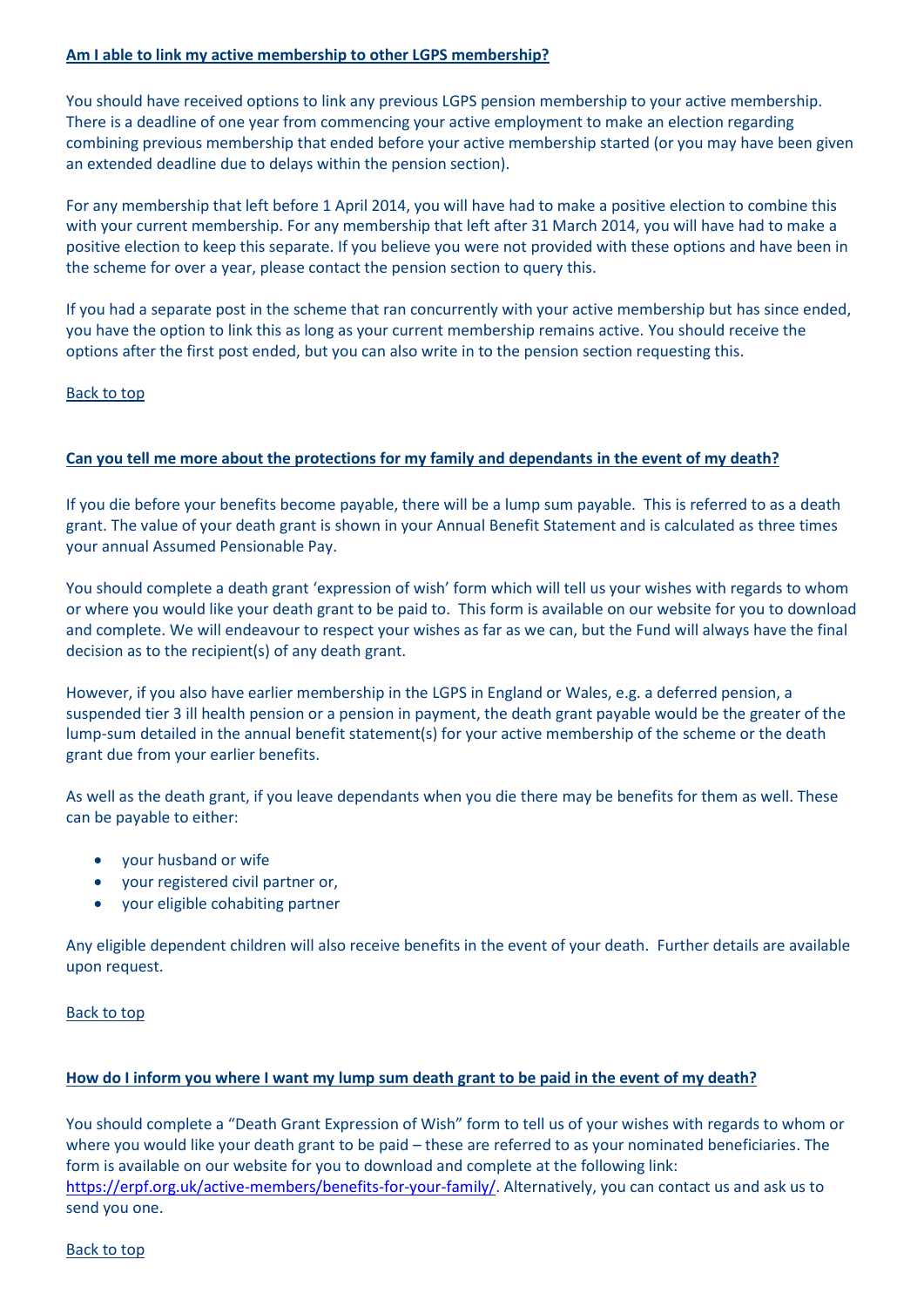# <span id="page-6-0"></span>**Why doesn't my statement show all of my nominated beneficiaries?**

This will only apply if you have more than 8 nominated beneficiaries. If you believe that the full details are not showing on your statement and you would like a copy to check, we are more than happy to provide this on request. Please note that if you have made a contingent nomination (i.e. where you would like your death grant to be paid in the event that your current nominated person(s) predecease you), then these are not shown on the statement.

If you have made a nomination during a previous employment, this may not have been transferred to your current pension record to show on this statement. We will still take this nomination into account for each of your periods of membership, but if you wish for this to show on your statement, please complete and send a new death grant expression of wish form.

# Back to top

#### <span id="page-6-1"></span>**Who can help me if I have a query or complaint?**

If you are in any doubt about your LGPS benefit entitlements, or have a problem or question about your LGPS membership or benefits, please contact us by using the information detailed below. We will seek to clarify or put right any misunderstandings or inaccuracies as quickly and efficiently as possible.

If your query is about your contribution rate or the pay used on your statement, please contact your employer.

Back to top

# **What are ERPF's contact details?**

| <b>Our email for Annual Benefit Statement queries:</b> | abs@eastriding.gov.uk                                                                                                                                                 |
|--------------------------------------------------------|-----------------------------------------------------------------------------------------------------------------------------------------------------------------------|
| Our email for general enquiries:                       | erpf@eastriding.gov.uk                                                                                                                                                |
| Our telephone number:                                  | 01482 394103                                                                                                                                                          |
| <b>Our address:</b>                                    | <b>East Riding Pension Fund</b><br><b>PO BOX 118</b><br><b>Council Offices</b><br><b>Church Street</b><br>Goole<br><b>East Riding of Yorkshire</b><br><b>DN14 5BG</b> |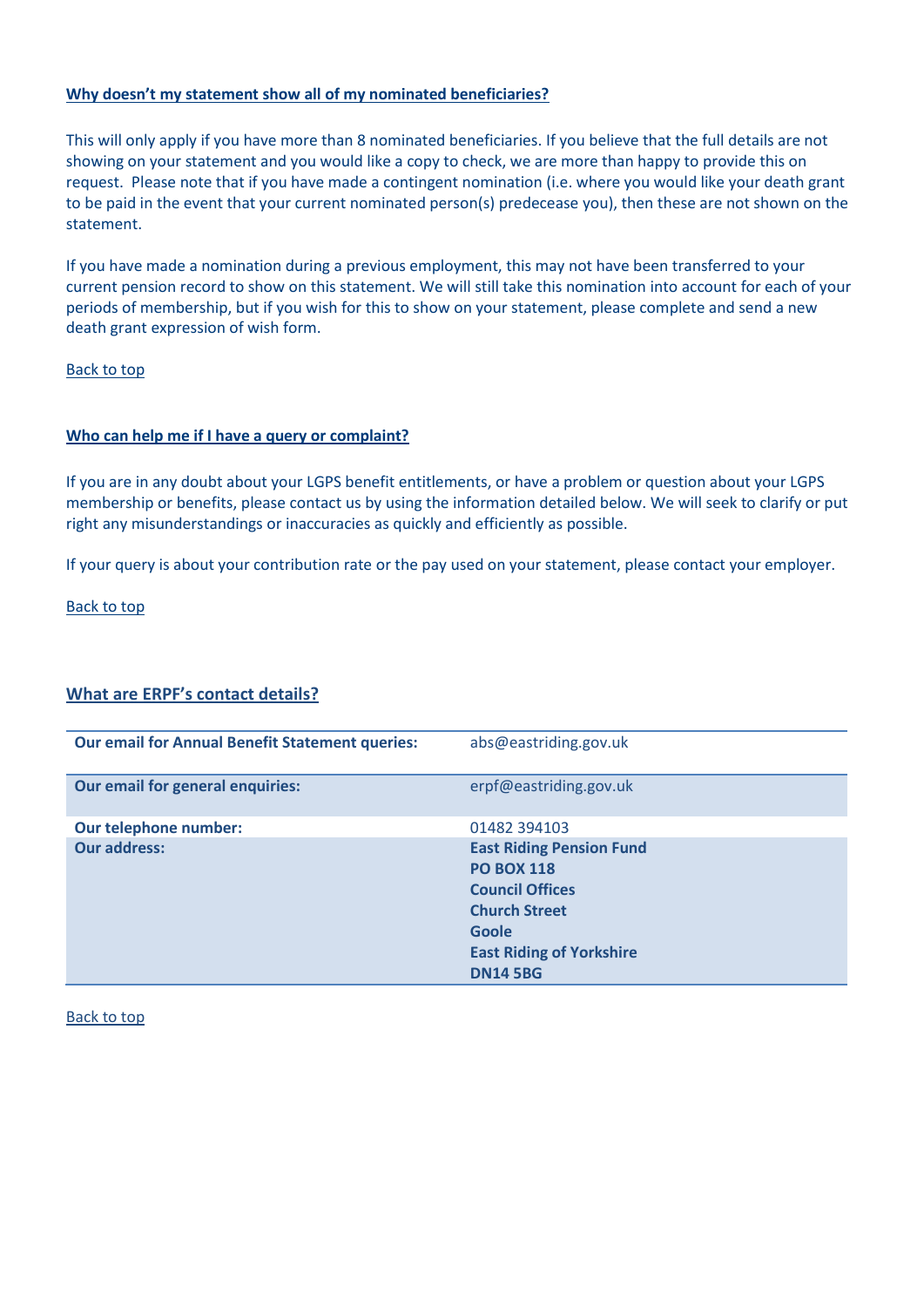# **How is my CARE pension calculated? - an example**

Let us assume the following:

- the member joined on 1 April 2014
- the member left on 31 March 2021
- their pensionable pay was £24,500 in year 1 and increased by 1% each year

| <b>Scheme</b><br>Year              | <b>Opening</b><br><b>Balance</b> | <b>Pension Build up in Scheme</b><br>Year | <b>Total</b><br><b>Account</b><br>31 March | <b>Cost of Living</b><br><b>Revaluation</b><br><b>Adjustment</b> | <b>Updated Total</b><br><b>Account</b> |
|------------------------------------|----------------------------------|-------------------------------------------|--------------------------------------------|------------------------------------------------------------------|----------------------------------------|
| $\mathbf{1}$<br>2014/15            | £0.00                            | £24,500 / 49 = £500                       | £500                                       | $1.2\% = f6$                                                     | $£500 + £6 =$<br>£506                  |
| $\mathbf{2}$<br>2015/16            | £506                             | £24,745 / 49 = £505                       | £1,011.00                                  | $-0.1\% = -0.101$                                                | $£1,011.00 - £1.01 =$<br>£1.009.99     |
| $\overline{\mathbf{3}}$<br>2016/17 | £1,009.99                        | £24,992.45 / 49 = £510.05                 | £1,520.04                                  | $1\% = £15.20$                                                   | $£1,520.04 + £15.20 =$<br>£1,535.24    |
| 4<br>2017/18                       | £1.535.24                        | £25,242.37 / 49 = £515.15                 | £2,050.39                                  | $3% = £61.51$                                                    | $£2,050.39 + £61.51 =$<br>£2,111.90    |
| $\overline{5}$<br>2018/19          | £2.111.90                        | £25,494.79 / 49 = £520.30                 | £2,632.20                                  | $2.4\% = \text{\pounds}63.17$                                    | £2,632.20 + £63.17 =<br>£2,695.37      |
| 6<br>2019/20                       | £2.695.37                        | £25,749.74 / 49 = £525.50                 | £3,220.87                                  | $1.7\% = £54.75$                                                 | £3,220.87 + £54.75 =<br>£3,275.62      |
| $\overline{ }$<br>2020/21          | £3.275.62                        | £26,007.24 / 49 = £530.76                 | £3,806.38                                  | $0.5% = £19.03$                                                  | $£3,806.38 + £19.03 =$<br>£3,825.41    |

Now let us assume that the member had a period of time in the 50/50 section of the scheme from 1 April 2015 to 30 September 2015 (the 50/50 scheme is where the member pays half of their normal pension contributions in return for half their normal pension build up). Their pension account would now be as follows:

| <b>Scheme</b><br>Year              | <b>Opening</b><br><b>Balance</b> | <b>Pension Build up in Scheme</b><br>Year              | <b>Total</b><br><b>Account</b><br>31 March | <b>Cost of Living</b><br><b>Revaluation</b><br><b>Adjustment</b> | <b>Updated Total</b><br><b>Account</b> |
|------------------------------------|----------------------------------|--------------------------------------------------------|--------------------------------------------|------------------------------------------------------------------|----------------------------------------|
| $\mathbf{1}$<br>2014/15            | £0.00                            | £24,500 / 49 = £500                                    | £500                                       | $1.2% = f6$                                                      | $£500 + £6 =$<br>£506                  |
| 2<br>2015/16                       | £506                             | £12,372.50 / 49 = £252.50<br>£12,372.50 / 98 = £126.25 | £884.75                                    | $-0.1\% = -0.88$                                                 | $£884.75 - £0.88 =$<br>£883.87         |
| $\overline{\mathbf{3}}$<br>2016/17 | £883.87                          | £24,992.45 / 49 = £510.05                              | £1,393.92                                  | $1\% = \text{\pounds}13.94$                                      | £1,393.92 + £13.94 =<br>£1,407.86      |
| 4<br>2017/18                       | £1,407.86                        | £25,242.37 / 49 = £515.15                              | £1,923.01                                  | $3% = £57.69$                                                    | £1,923.01 + £57.69 =<br>£1,980.70      |
| 5<br>2018/19                       | £1,980.70                        | £25,494.79 / 49 = £520.30                              | £2,501.00                                  | $2.4\% = £60.02$                                                 | $£2,501.00 + £60.02 =$<br>£2,561.02    |
| 6<br>2019/20                       | £2,561.02                        | £25,749.74 / 49 = £525.50                              | £3,086.52                                  | $1.7\% = £52.47$                                                 | £3,086.52 + £52.47 =<br>£3,138.99      |
| 7<br>2020/21                       | £3,138.99                        | £26,007.24 / 49 = £530.76                              | £3,669.75                                  | $0.5% = £18.35$                                                  | £3,669.75 + £18.35 =<br>£3,688.10      |

The CARE scheme uses the actual pay earned each year.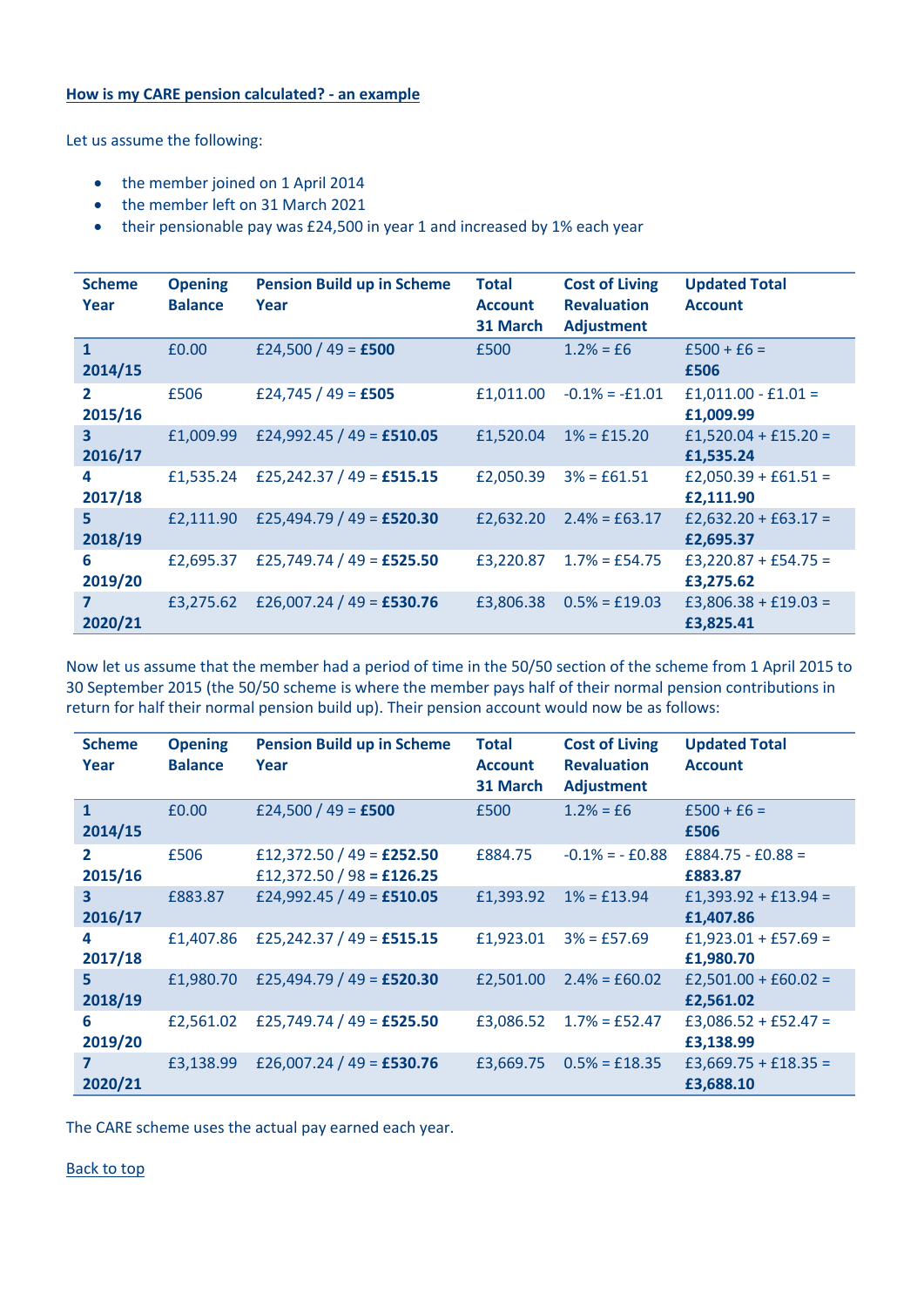#### <span id="page-8-0"></span>**I have both Final Salary and CARE membership – how are my benefits calculated? - an example**

Where you have both Final Salary and CARE membership, a calculation would be processed for each different scheme type and these would then be added together.

Let us assume the following:

- the member joined on 1 April 2001
- the member left on 31 March 2021
- the member worked full time throughout
- the member paid in to the main scheme throughout
- their pensionable pay was £24,500 in year 1 of the CARE scheme and increased by 1% each year
- their final salary pay was £25,900.00

| <b>Pre 2008</b>                                        | Post 2008/Pre 2014                                     |
|--------------------------------------------------------|--------------------------------------------------------|
| $7 \times$ £25,900.00 $\times$ 1/80 = <b>£2,266.25</b> | $6 \times$ £25,900.00 $\times$ 1/60 = <b>£2,590.00</b> |
| plus an automatic tax free lump sum                    |                                                        |
| $7 \times$ £25,900.00 $\times$ 3/80 = £6,798.75        |                                                        |

| <b>Scheme</b><br>Year              | <b>Opening</b><br><b>Balance</b> | <b>Pension Build up in Scheme</b><br>Year | <b>Total</b><br><b>Account</b><br>31 March | <b>Cost of Living</b><br><b>Revaluation</b><br><b>Adjustment</b> | <b>Updated Total</b><br><b>Account</b> |
|------------------------------------|----------------------------------|-------------------------------------------|--------------------------------------------|------------------------------------------------------------------|----------------------------------------|
| $\mathbf{1}$<br>2014/15            | £0.00                            | £24,500 / 49 = £500                       | £500                                       | $1.2\% = f6$                                                     | $£500 + £6 =$<br>£506                  |
| $\mathbf{2}$<br>2015/16            | £506                             | £24,745 / 49 = £505                       | £1,011.00                                  | $-0.1\% = -0.101$                                                | $£1,011.00 - £1.01 =$<br>£1.009.99     |
| $\overline{\mathbf{3}}$<br>2016/17 | £1,009.99                        | £24,992.45 / 49 = £510.05                 | £1,520.04                                  | $1\% = £15.20$                                                   | $£1,520.04 + £15.20 =$<br>£1.535.24    |
| 4<br>2017/18                       | £1,535.24                        | £25,242.37 / 49 = £515.15                 | £2,050.39                                  | $3% = £61.51$                                                    | $£2,050.39 + £61.51 =$<br>£2,111.90    |
| 5<br>2018/19                       | £2.111.90                        | £25,494.79 / 49 = £520.30                 | £2,632.20                                  | $2.4\% = \text{\pounds}63.17$                                    | £2,632.20 + £63.17 =<br>£2,695.37      |
| 6<br>2019/20                       | £2,695.37                        | £25,749.74 / 49 = £525.50                 | £3,220.87                                  | $1.7\% = £54.75$                                                 | $£3,220.87 + £54.75 =$<br>£3,275.62    |
| 7<br>2020/21                       | £3.275.62                        | £26,007.24 / 49 = £530.76                 | £3,806.38                                  | $0.5% = £19.03$                                                  | $£3,806.38 + £19.03 =$<br>£3,825.41    |

| <b>Total annual pension of</b>                       | Tax free lump sum of |
|------------------------------------------------------|----------------------|
| £2,266.25 + £2,590.00 + £3,825.41 = <b>£8,681.66</b> | £6,798.75            |

The Final Salary scheme reduces the service accrued for any periods of part time service as opposed to the salary.

The CARE scheme uses the actual pay earned each year.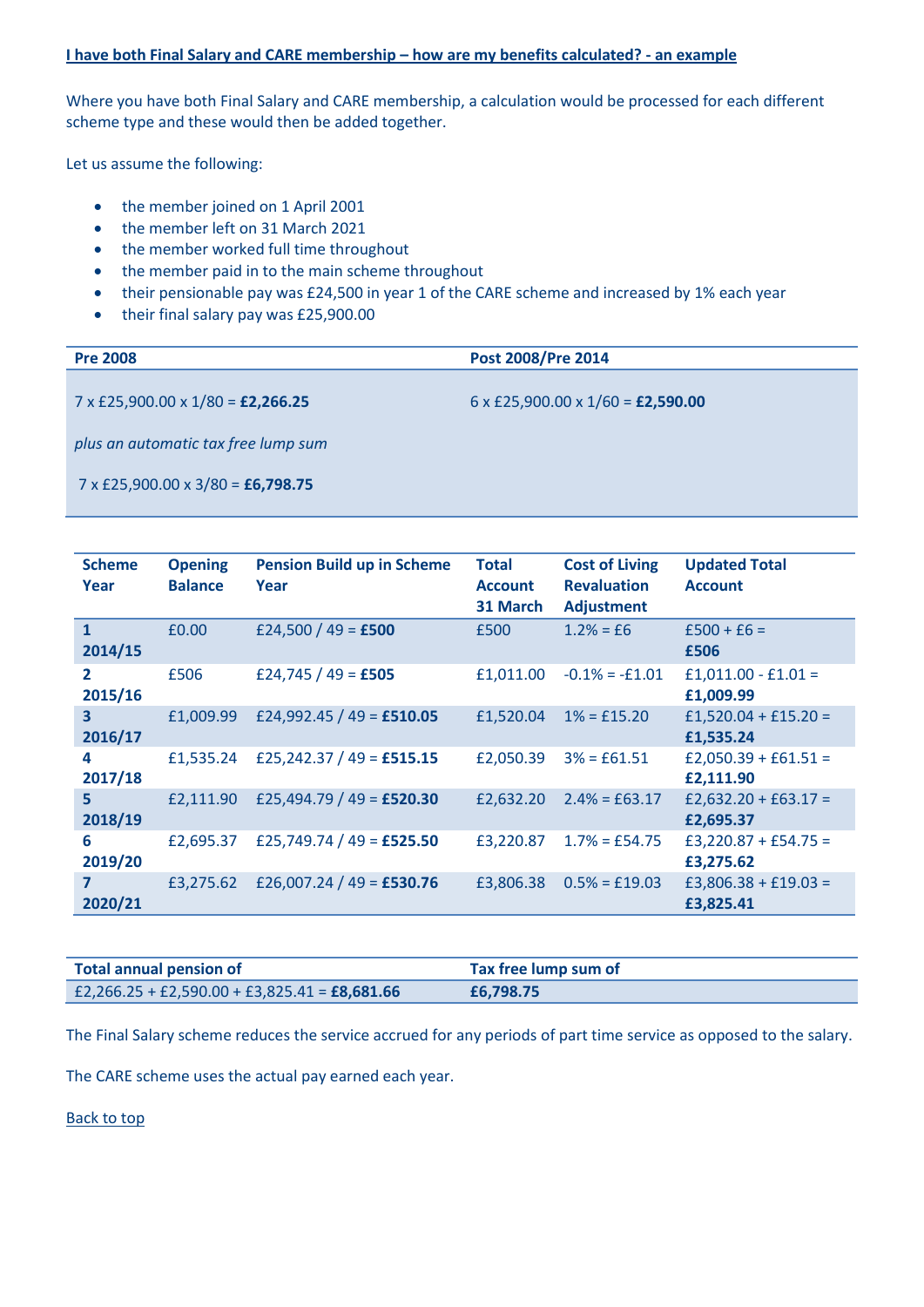#### <span id="page-9-0"></span>**How have my projected benefits been calculated? - an example**

Let us assume the following:

- the member joined on 1 April 2001
- the member has been full time throughout their employment
- the member has paid in to the main scheme since 1 April 2014
- their pensionable pay was £26,007.24 in 2020/21
- their final salary pay was £25,900.00
- $\bullet$  their date of birth is 31/03/1963
- their current Normal Pension Age date is  $31/03/2030$  their  $67<sup>th</sup>$  birthday
- it is 9 years before the member reaches Normal Pension Age

| <b>Pre 2008</b> | Post 2008/Pre 2014 |  |
|-----------------|--------------------|--|
|                 |                    |  |

7 x £25,900.00 x 1/80 = **£2,266.25**

6 x £25,900.00 x 1/60 = **£2,590.00**

*plus an automatic tax free lump sum*

7 x £25,900.00 x 3/80 = **£6,798.75**

| <b>Scheme</b><br>Year              | <b>Opening</b><br><b>Balance</b> | <b>Pension Build up in Scheme</b><br>Year | <b>Total</b><br><b>Account</b><br>31 March | <b>Cost of Living</b><br><b>Revaluation</b><br><b>Adjustment</b> | <b>Updated Total</b><br><b>Account</b> |
|------------------------------------|----------------------------------|-------------------------------------------|--------------------------------------------|------------------------------------------------------------------|----------------------------------------|
| $\mathbf{1}$<br>2014/15            | £0.00                            | £24,500 / 49 = £500                       | £500                                       | $1.2\% = f6$                                                     | $£500 + £6 =$<br>£506                  |
| $\mathbf{2}$<br>2015/16            | £506                             | £24,745 / 49 = £505                       | £1,011.00                                  | $-0.1\% = -0.101$                                                | $£1,011.00 - £1.01 =$<br>£1,009.99     |
| $\overline{\mathbf{3}}$<br>2016/17 | £1,009.99                        | £24,992.45 / 49 = £510.05                 | £1,520.04                                  | $1\% = £15.20$                                                   | $£1,520.04 + £15.20 =$<br>£1,535.24    |
| 4<br>2017/18                       | £1.535.24                        | £25,242.37 / 49 = £515.15                 | £2,050.39                                  | $3% = £61.51$                                                    | £2,050.39 + £61.51 =<br>£2,111.90      |
| $\overline{5}$<br>2018/19          | £2,111.90                        | £25,494.79 / 49 = £520.30                 | £2,632.20                                  | $2.4\% = \text{\pounds}63.17$                                    | £2,632.20 + £63.17 =<br>£2,695.37      |
| 6<br>2019/20                       | £2,695.37                        | £25,749.74 / 49 = £525.50                 | £3,220.87                                  | $1.7\% = £54.75$                                                 | £3,220.87 + £54.75 =<br>£3,275.62      |
| $\overline{7}$<br>2020/21          | £3,275.62                        | £26,007.24 / 49 = £530.76                 | £3,806.38                                  | $0.5% = £19.03$                                                  | $£3,806.38 + £19.03 =$<br>£3,825.41    |

| <b>Total annual pension of</b>                | Tax free lump sum of |
|-----------------------------------------------|----------------------|
| £2,266.25 + £2,590.00 + £3,825.41 = £8,681.66 | £6,798.75            |

#### **Projections of Final Salary benefits Projections of CARE benefits**

As the service cannot increase for the Final Salary aspect of the member's benefits, these remain the same as above. However, there is a protected Normal Pension Age of 65 for these benefits and therefore a late payment increase of 2 years (730 days) will be applied to these benefits in the projection.

We assume that the member remains full time and in the main scheme for the next 9 years and the member retires when they reach their current Normal Pension Age. We use the same pensionable pay and include no Cost of Living Revaluation Adjustments.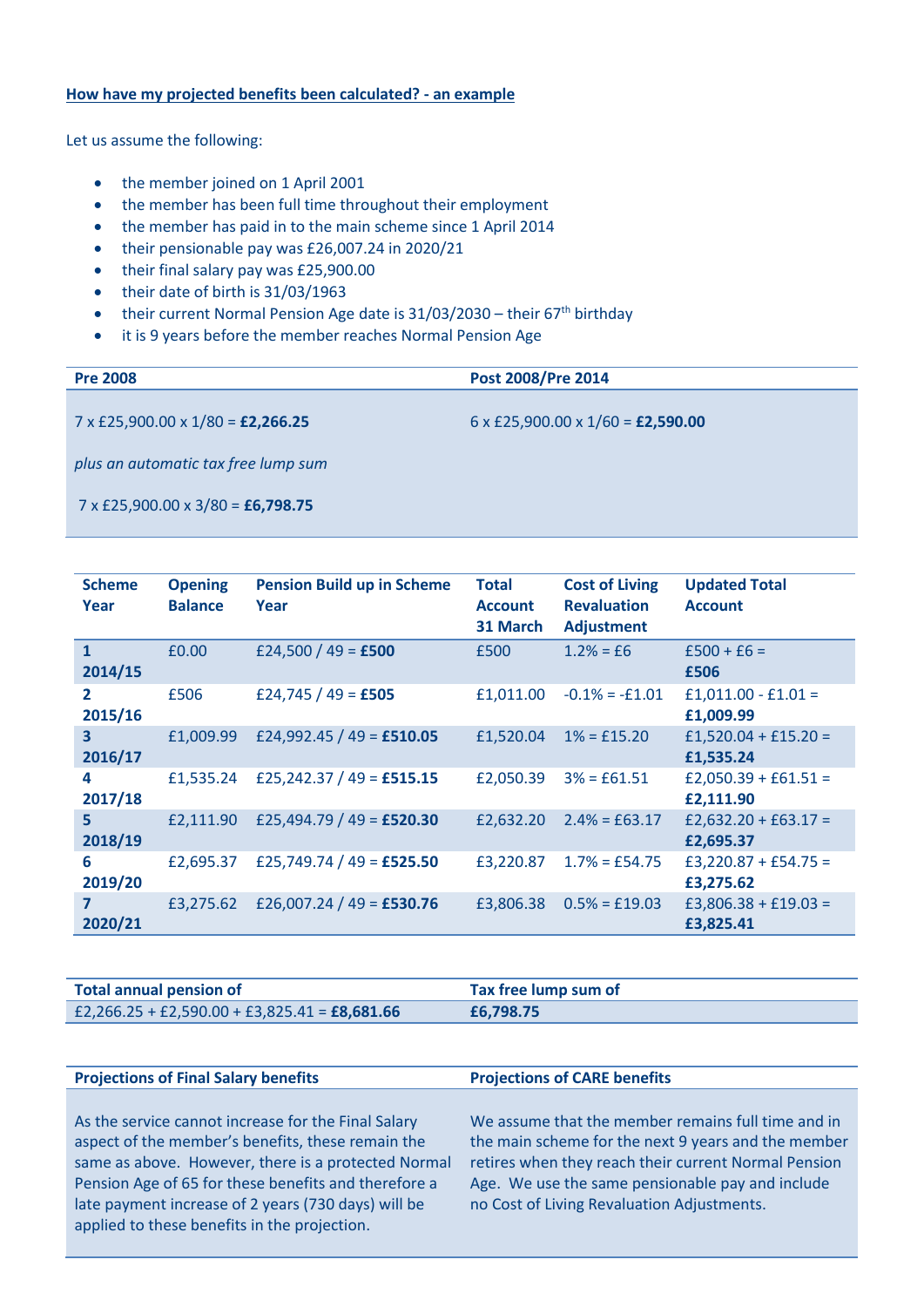£4,856.25 + (£4,856.25 x 730 x 0.01%) = **£5,210.76**

9 years x £26,007.24 / 49 = £4,776.84

£6,798.75 + (£6,798.75 x 730 x 0.001%) = **£6,848.38**

£3,825.41 + £4,776.84 = **£8,602.25**

| Total projected annual pension of    | Total projected tax free lump sum of |
|--------------------------------------|--------------------------------------|
| $E5,210.76 + E8,602.25 = E13,813.01$ | £6,848,38                            |

Back to top

# <span id="page-10-0"></span>**Additional Information**

# **General Data Protection Regulation (GDPR) and Data Protection Act 2018**

East Riding Pension Fund (ERPF) is a Data Controller under the General Data Protection Regulations. This means we store, hold and manage your personal data in line with statutory requirements to enable us to provide you with pension administration services. To enable us to carry out our statutory duty, we are required to share your information with certain bodies but will only do so in limited circumstances. For more information about how we hold your data, who we share it with and what rights you have to request information from the Fund, please visit https://erpf.eastriding.gov.uk/key-policies-and-documents/privacy-notice/

#### Back to top

# **Tell Us Once and National Insurance (NI) Database Information**

The Tell Us Once service is provided by the Department for Work and Pensions (DWP) and is a service offered in most parts of the country. When the death of an LGPS member is registered, the DWP systems will ensure that the LGPS pension fund is informed of the death, meaning that the member's records can be processed quicker and simpler than would otherwise be the case.

To enable the LGPS to join this service, an extract of the membership information we hold must be periodically shared with the DWP. This membership information is held on the National Insurance (NI) Database. The NI Database is hosted by South Yorkshire Pensions Authority and the data held is processed in accordance with the Data Protection Act 2018 and other relevant legislation.

This NI Database is undertaken in order to comply with legal requirements contained in the LGPS's governing regulations. Provisions contained in the LGPS Regulations 2013 mean that, if a member of the LGPS dies, it is necessary for the scheme's administrators to know if the individual also had other periods of LGPS membership elsewhere in the country so that the right death benefits can be calculated and paid to the deceased member's dependants.

As the LGPS is locally administered, each pension fund has its own membership records and it can be difficult to tell if an individual has other LGPS records and where these are held. To comply with the requirements set out above, a national Database was developed that will enable funds to check if their members have LGPS pensions records in other pension funds. The only information which is shared is:

- The individual's National Insurance Number,
- A number to denote the individual's membership status,
- The last calendar year that the membership status changed, and
- A four digit number confirming the LGPS pension fund where that member's record is held.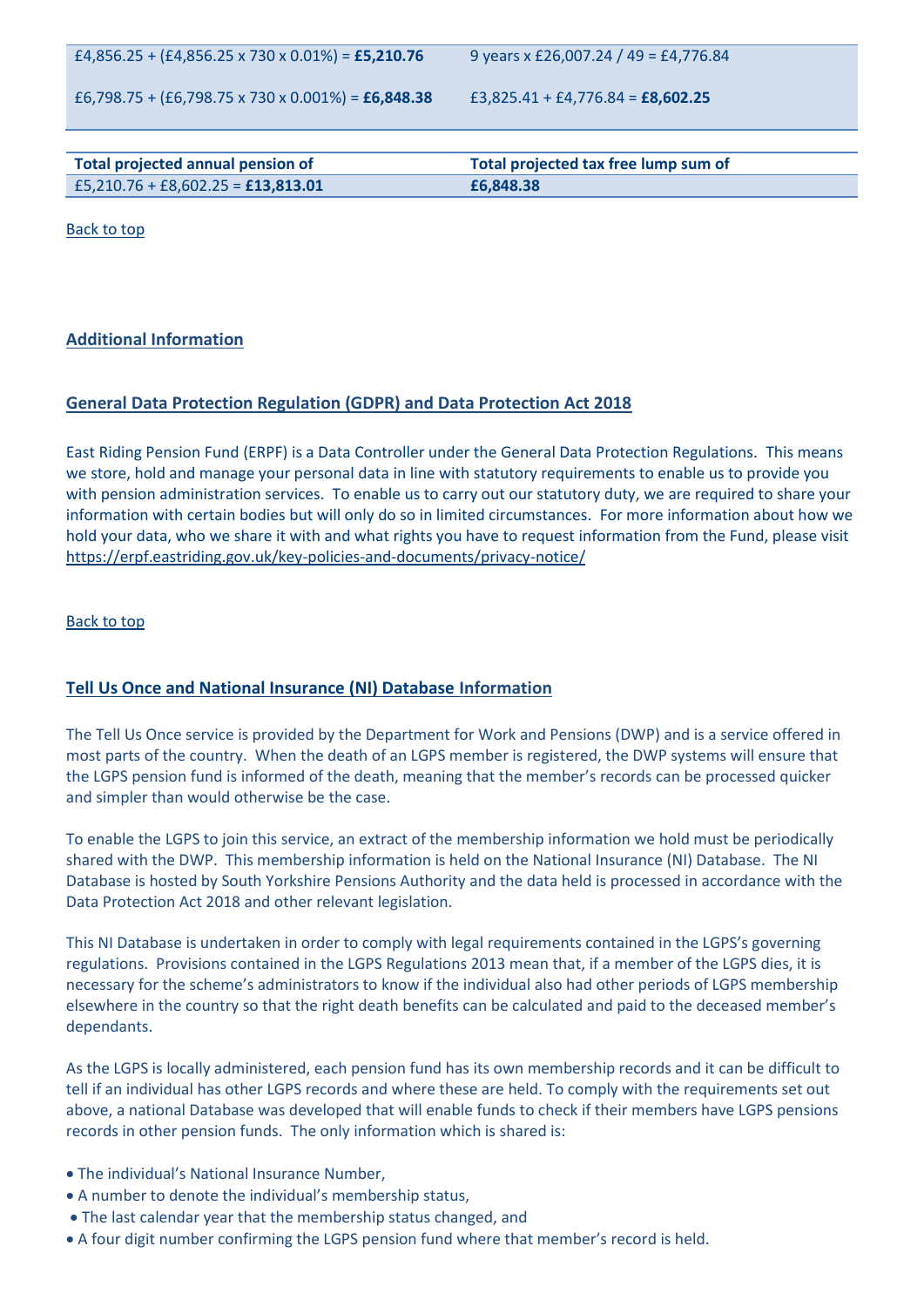An extract of the Database containing the above information will be securely shared with DWP every month so that they may maintain an up-to-date record of the LGPS's membership. The information will be held for as long as

a) the relevant regulatory requirements remain, and b) the LGPS participates in the Tell Us Once service.

As this data sharing is partly being undertaken to comply with a legal requirement, it is not possible for scheme members to opt out of the data sharing.

Back to top

# **Freedom & Choice Brief Information**

In the 2014 budget the Government announced reforms to defined contribution schemes, like personal pensions.

These reforms are effective from 6 April 2015 and give members of such schemes, aged 55 or over, greater flexibility over how they can access their pension savings. However, even under the new flexibilities, HMRC rules require that anything above 25% of pension savings will be taxable as pension income at a member's marginal rate.

To help people understand their retirement choices from schemes offering the new flexibilities, the government has introduced a free and impartial service called **[Money Helper](https://www.moneyhelper.org.uk/en)**

As the LGPS is not a defined contribution scheme, the new flexibilities do not apply to it. But there are indirect changes for LGPS members considering transferring to such a scheme. For details – refer to **[this Q & A](http://erpf.eastriding.gov.uk/EasySiteWeb/GatewayLink.aspx?alId=600021)** for LGPS members.

Further to this, the Department for Communities and Local Government (DCLG) are currently considering how the changes will impact on LGPS in-house AVC plans.

Back to top

# **Do not be a victim of a 'pension scam' (also known as 'pension liberation fraud')**

Many scammers are now directing members to transfer into single member occupational schemes in an attempt to escape scrutiny. They may attempt to target members interested in transferring to a scheme which offers the new 'Freedom & Choice' pension flexibilities.

Pension scammers use 'one off pension investments', 'pension loans' or 'upfront cash incentives' to entice members to transfer their pension savings. For most people the offers will be bogus. They claim they can help members access their pension before the legal minimum age of 55. It is normally only in rare circumstances, such as serious ill health, that you are able to take retirement benefits before age 55.

They also claim they can help members take more than 25% of their pension savings as 'tax free' cash. HMRC rules require that all pension savings above 25% are taxable as pension income at a member's marginal rate, even if they are taken as a lump sum.

If you are taken in by a pension scam and agree to transfer, you will probably lose most, if not all, of your pension savings. You could also receive tax charges of over half the value of your pension for taking what is classed as an 'unauthorised payment' for tax purposes.

If you do receive an 'unauthorised payment', you must declare it to HM Revenue & Customs (HMRC). If you fail to declare an unauthorised payment to HMRC, you may be charged penalties in addition to the tax.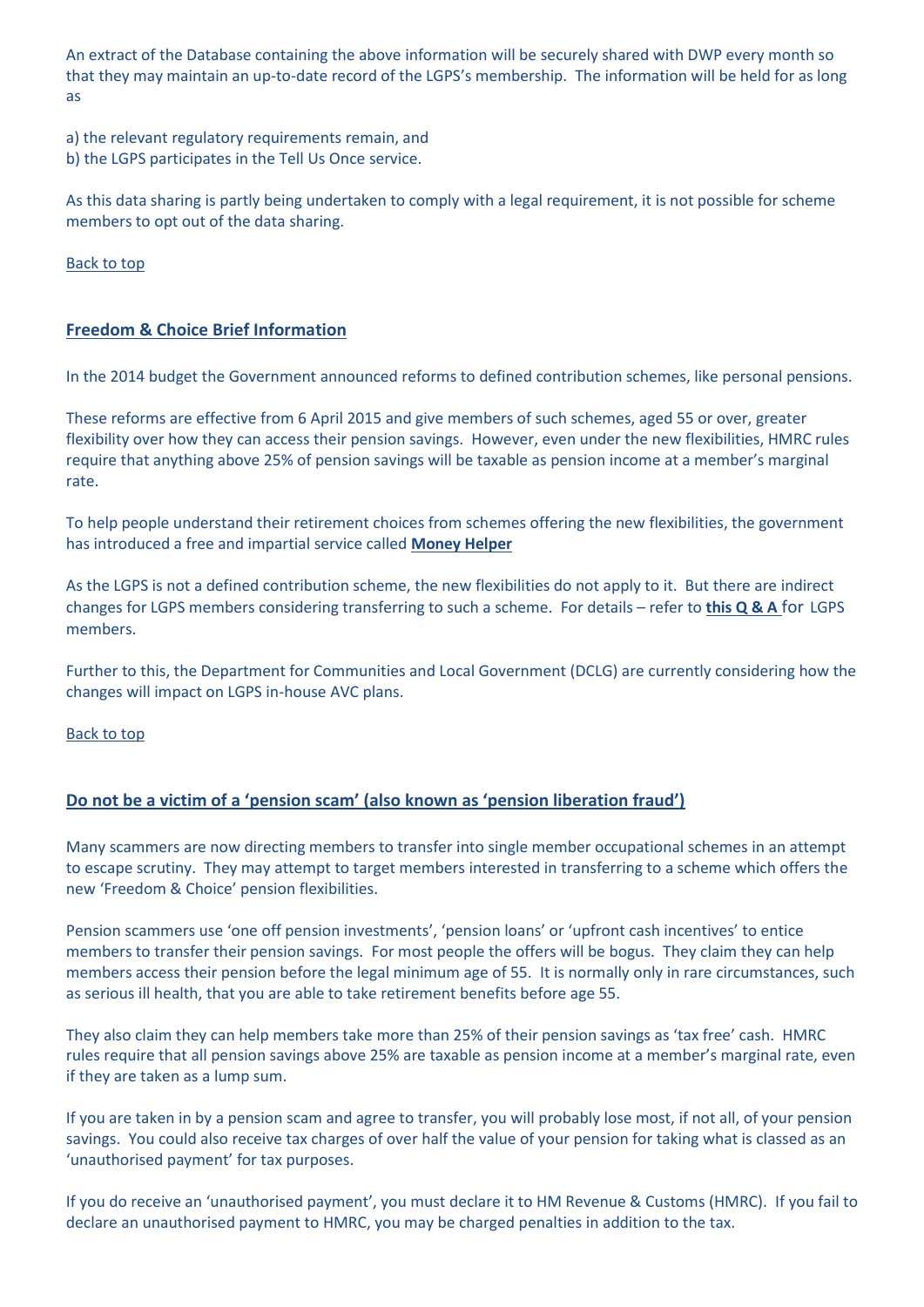The Pensions Regulator has produced information regarding pension scams which can be found at <https://www.thepensionsregulator.gov.uk/en/pension-scams>

HMRC have also produced a factsheet (pdf 218KB). This can be viewed **[here](http://erpf.eastriding.gov.uk/EasySiteWeb/GatewayLink.aspx?alId=620063)**.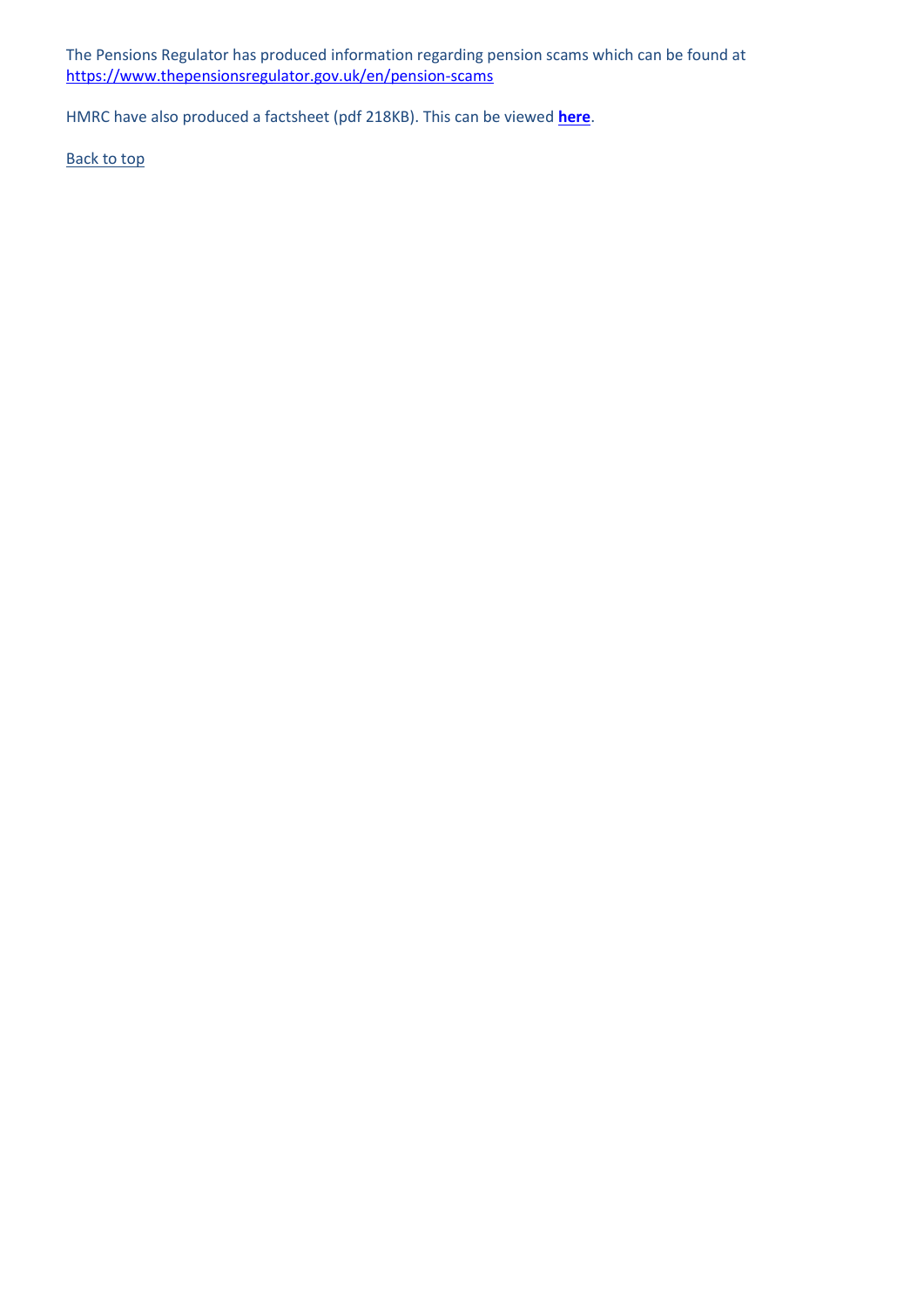# <span id="page-13-0"></span>**Glossary of Terms**



- <span id="page-13-1"></span>**1. [Assumed Pensionable Pay](#page-13-1)**
- **2. [Final Salary Pay](#page-14-0)**
- **3. [Normal Pension Age](#page-14-1)**
- **4. [Pensionable Pay](#page-14-2) (or CARE pay)**
- **5. [State Pension Age](#page-15-0)**
	- i. [State Pension Age equalisation timetable for women](#page-15-0)
	- ii. [Increase in State Pension Age from 65 to 66 for men and women](#page-15-0)
- **6. [Vesting Period](#page-15-1)**

# **1. Assumed Pensionable Pay**

This provides a notional pensionable pay figure to ensure your pension is not affected by any reduction in pensionable pay due to a period of sickness or injury on reduced contractual pay or no pay, or relevant child related leave or reserve forces service leave.

If you have a period of reduced contractual or no pay due to sickness or injury or you have a period of relevant child related leave or reserve forces service leave then your employer needs to provide the pension fund with the assumed pensionable pay you would have received during that time unless during the period of relevant child related leave the pensionable pay received was higher than the value of the assumed pensionable pay. This requires a calculation to be carried out by your employer to determine what your pay would have been for the period when you were on reduced contractual pay or no pay due to sickness or the period of relevant child related leave or reserve forces service leave.

The assumed pensionable pay is calculated as the average of the pensionable pay you received for the 12 weeks (or 3 months if monthly paid) before the pay period in which you went on to reduced pay or no pay because of sickness or injury or before you started a period of relevant child related leave or reserve forces service leave. In calculating the average, any reduction due to authorised leave of absence or due to a trade dispute is ignored. The resulting figure is then grossed up to an annual figure and then divided by the period of time you were on reduced pay or no pay for sickness or injury or on relevant child related leave or reserve forces service leave.

Assumed pensionable pay is also used to work out any enhancement to your pension awarded as a result of ill health retirement, any lump sum death grant following death in service, and any enhancement which is included in survivor benefits following death in service. The assumed pensionable pay for these purposes is calculated as the average of the pensionable pay you received for the 12 weeks (or 3 months if monthly paid) before you died in service or before you left employment due to ill-health retirement. In calculating the average, any reduction due to authorised leave of absence or due to a trade dispute is ignored. Also, where an independent registered medical practitioner certifies that, during the period used to determine assumed pensionable pay, you were working reduced contractual hours because of the ill-health which led to your retirement or death in service, the assumed pensionable pay is to be calculated on the pay you would have received during that period had you not been working reduced contractual hours. The resulting figure is then grossed up to an annual figure.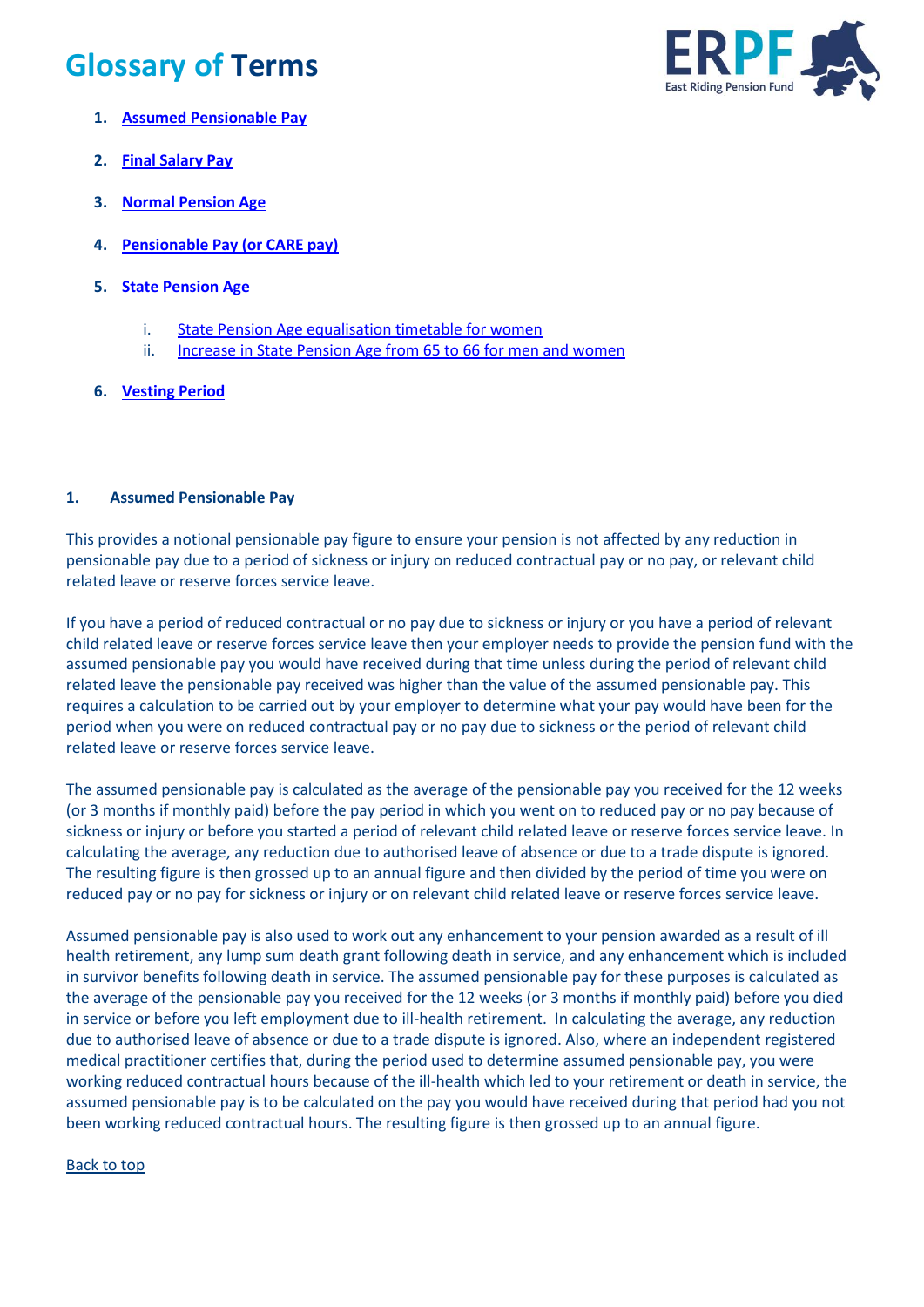# <span id="page-14-0"></span>**2. Final Salary Pay**

This figure is used to calculate the final salary benefits accrued to 31 March 2014 (if you have any). It is usually the pay in respect of (i.e. due for) your final year of scheme membership on which you paid contributions, or one of the previous 2 years if this is higher, and includes your normal pay, contractual shift allowance, bonus, contractual overtime (but not non-contractual overtime), maternity pay, paternity pay, adoption pay, shared parental pay and any other taxable benefit specified in your contract as being pensionable.

If you were part-time for all or part of the final year the whole-time pay that you would have received if you had worked whole-time is used and if your pay in your final year was reduced because of sickness or relevant child related leave, final pay is the pay you would have received had you not been on sick leave or relevant child related leave.

Back to top

# <span id="page-14-1"></span>**3. Normal Pension Age**

Normal Pension Age is linked to your State Pension Age for benefits built up from April 2014 (but with a minimum of age 65) and is the age at which you can take the pension you have built up in full. If you choose to take your pension before your Normal Pension Age it will normally be reduced, as it's being paid earlier. If you take it later than your Normal Pension Age it's increased because it's being paid later.

You can use the Government's State Pension Age calculator ([www.gov.uk/calculate-state-pension\)](http://www.gov.uk/calculate-state-pension) to find out your State Pension Age. Please note that this calculator does not include proposed changes to State Pension Age.

Remember that your State Pension Age may change in the future and this would also change your Normal Pension Age in the LGPS for benefits built up from April 2014. Once you start drawing your pension any subsequent change to your State Pension Age will not affect your Normal Pension Age in the LGPS.

If you were paying into the LGPS before 1 April 2014 your final salary benefits retain their protected Normal Pension Age - which for most is age 65. However all pension benefits drawn on normal retirement must be taken at the same date i.e. you cannot separately draw your final salary benefits (built up before April 2014) at age 65 and your benefits in your pension account (built up from April 2014) at your Normal Pension Age (which for your benefits built up from April 2014 is linked to your State Pension Age but with a minimum of age 65).

# Back to top

# <span id="page-14-2"></span>**4. Pensionable Pay (or CARE pay)**

This figure is used to calculate career average pension from 1 April 2014. It is the pay on which you normally pay contributions on your normal salary or wages plus any shift allowance, bonuses, overtime (both contractual and non-contractual), maternity pay, paternity pay, adoption pay, shared parental pay and any other taxable benefit specified in your contract as being pensionable.

You do not pay contributions on any travelling or subsistence allowances, pay in lieu of notice, pay in lieu of loss of holidays, any payment as an inducement not to leave before the payment is made, any award of compensation (other than payment representing arrears of pay) made for the purpose of achieving equal pay, pay relating to loss of future pensionable payments or benefits, any pay paid by your employer if you go on reserve forces service leave nor (apart from some historical cases) the monetary value of a car or pay received in lieu of a car.